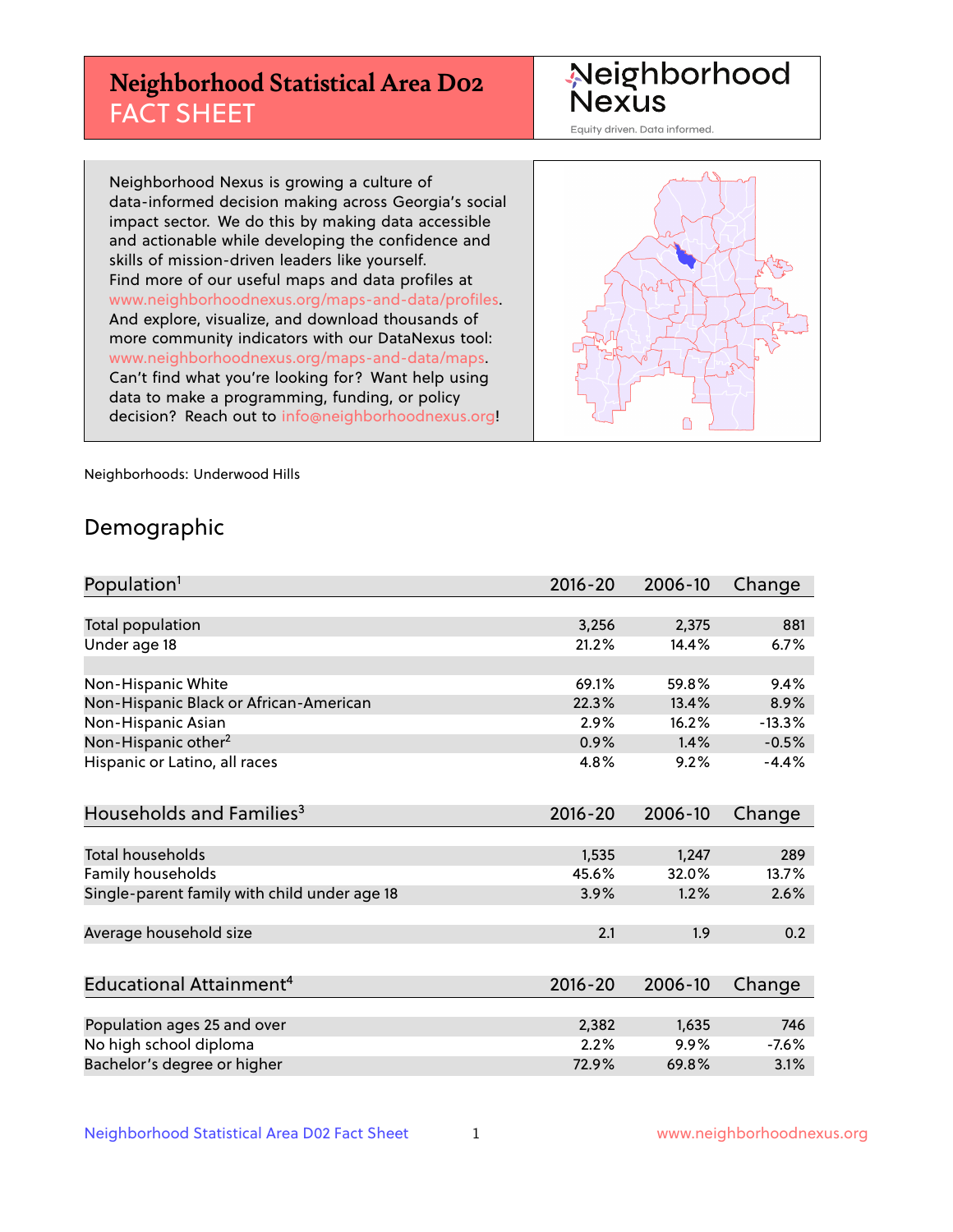# Change Measures, continued...

| Employment <sup>5</sup>                                                                               | $2016 - 20$    | 2006-10      | Change         |
|-------------------------------------------------------------------------------------------------------|----------------|--------------|----------------|
|                                                                                                       |                |              |                |
| Total workers residing in Neighborhood Statistical Area                                               | 1,688<br>10.0% | 820<br>13.5% | 868<br>$-3.5%$ |
| Workers with earnings \$1250/month or less                                                            | 17.0%          | 33.3%        | $-16.3%$       |
| Workers with earnings \$1251/month to \$3333/month<br>Workers with earnings greater than \$3333/month | 73.0%          | 53.2%        | 19.8%          |
|                                                                                                       |                |              |                |
| Total jobs located in Neighborhood Statistical Area                                                   | 3,975          | 5,522        | $-1,547$       |
| Jobs with earnings \$1250/month or less                                                               | 16.6%          | 26.7%        | $-10.1%$       |
| Jobs with earnings \$1251/month to \$3333/month                                                       | 27.4%          | 53.8%        | $-26.4%$       |
| Jobs with earnings greater than \$3333/month                                                          | 56.0%          | 19.5%        | 36.5%          |
|                                                                                                       |                |              |                |
| Jobs/workers ratio                                                                                    | 2.4            | 6.7          | $-4.4$         |
|                                                                                                       |                |              |                |
| Income and Poverty <sup>6</sup>                                                                       | 2016-20        | 2006-10      | Change         |
|                                                                                                       |                |              |                |
| Median household income                                                                               | \$95,069       | \$53,421     | \$41,648       |
|                                                                                                       |                |              |                |
| Population for whom poverty status is determined                                                      | 3,256          | 2,375        | 881            |
| Population below poverty                                                                              | 7.0%           | 10.8%        | $-3.8%$        |
|                                                                                                       |                |              |                |
| Housing <sup>7</sup>                                                                                  | $2016 - 20$    | 2006-10      | Change         |
|                                                                                                       |                |              |                |
| Total housing units                                                                                   | 1,639          | 1,414        | 225            |
| Occupied housing units                                                                                | 93.7%          | 88.2%        | 5.5%           |
| Vacant housing units                                                                                  | 6.3%           | 11.8%        | $-5.5%$        |
|                                                                                                       |                |              |                |
| Occupied housing units                                                                                | 1,535          | 1,247        | 289            |
| Owner occupied housing units                                                                          | 61.2%<br>38.8% | 46.7%        | 14.4%          |
| Renter occupied housing units                                                                         |                | 53.3%        | $-14.4%$       |
|                                                                                                       |                |              |                |
| Access to a Vehicle <sup>8</sup>                                                                      | $2016 - 20$    | 2006-10      | Change         |
|                                                                                                       |                |              |                |
| Occupied housing units<br>No vehicle available                                                        | 1,535          | 1,247        | 289            |
|                                                                                                       | 3.1%           | 4.5%         | $-1.4%$        |
|                                                                                                       |                |              |                |
| Crime Rates, per 10,000 Population <sup>9</sup>                                                       | 2017-21        | 2012-16      | Change         |
|                                                                                                       |                |              |                |
| All Part I crimes                                                                                     | 742.0          | 691.7        | 50.3           |
| Violent crime                                                                                         | 24.6           | 38.3         | $-13.7$        |
| Murder                                                                                                | 1.2            | 0.7          | 0.5            |
| Robbery                                                                                               | 12.9           | 30.4         | $-17.5$        |
| Aggravated assault                                                                                    | 10.4           | 7.2          | 3.2            |
| Property crime                                                                                        | 717.4          | 653.4        | 64.0           |
| <b>Burglary</b>                                                                                       | 57.7           | 97.6         | $-39.8$        |
| Larceny                                                                                               | 539.9          | 471.2        | 68.7           |
| Vehicle theft                                                                                         | 119.8          | 84.6         | 35.2           |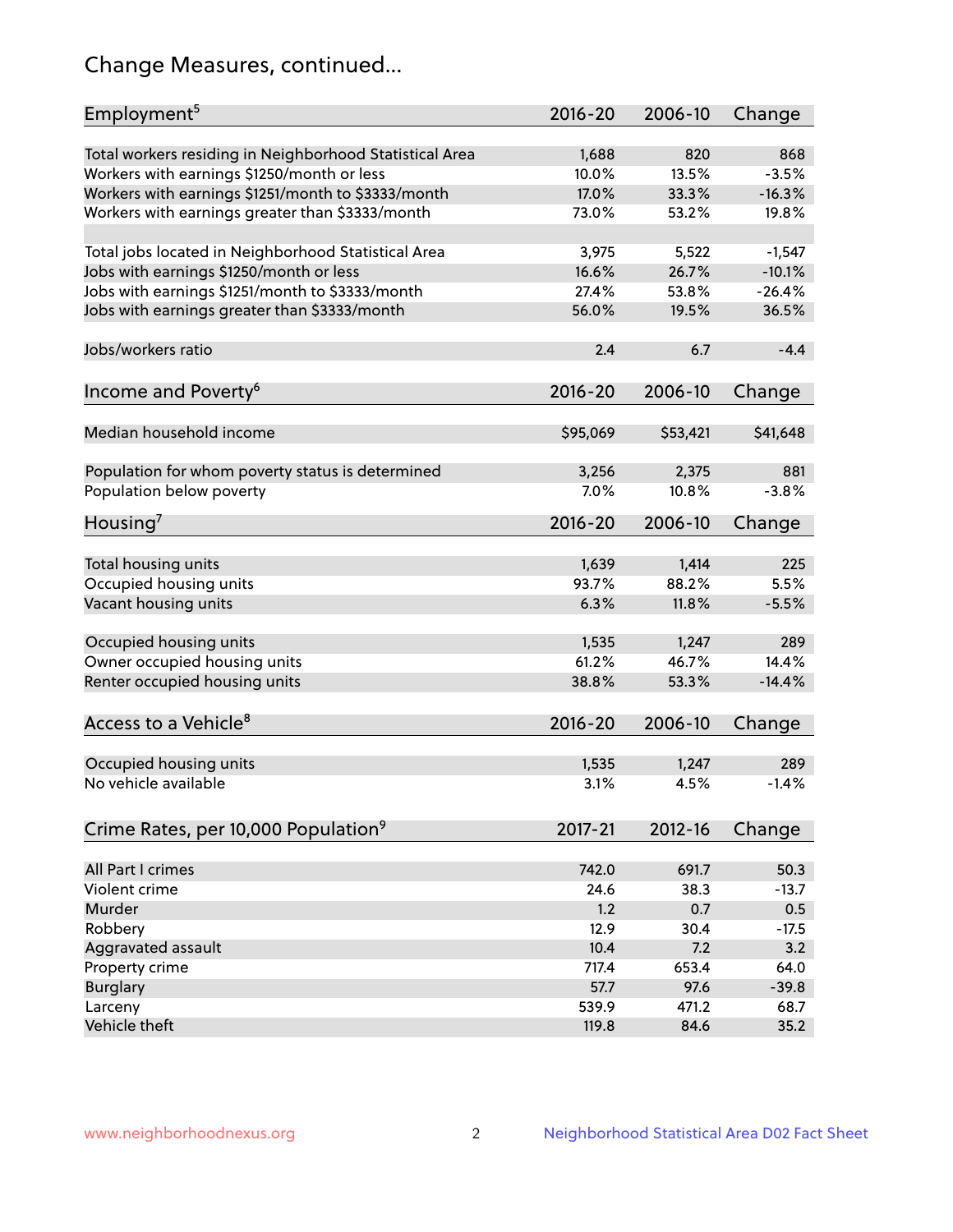# Current Data: Demographic

| Sex and Age, 2016-20 <sup>10</sup>                    | <b>Estimate</b> | Margin of Error |
|-------------------------------------------------------|-----------------|-----------------|
| Total population                                      | 3,256           | $\pm$ 623       |
| Male                                                  | 50.9%           | $\pm 8.0\%$     |
| Female                                                | 49.1%           | $\pm$ 8.3%      |
| Under 5 years                                         | 10.3%           | $\pm$ 4.4%      |
| 5 to 9 years                                          | 6.5%            | $\pm$ 5.7%      |
| 10 to 14 years                                        | 3.5%            | $\pm 4.2\%$     |
| 15 to 19 years                                        | 2.4%            | $\pm$ 4.2%      |
| 20 to 24 years                                        | 4.2%            | $\pm$ 3.3%      |
| 25 to 34 years                                        | 27.3%           | ±7.4%           |
| 35 to 44 years                                        | 24.7%           | $\pm$ 6.9%      |
| 45 to 54 years                                        | 6.5%            | $\pm$ 4.0%      |
| 55 to 59 years                                        | 4.7%            | $\pm 2.9\%$     |
| 60 to 64 years                                        | 3.5%            | ±4.9%           |
| 65 to 74 years                                        | 4.9%            | $\pm 3.1\%$     |
| 75 to 84 years                                        | 0.5%            | $\pm1.5\%$      |
| 85 years and over                                     | 1.0%            | $\pm 2.5\%$     |
| Median age (years)                                    | 33.5            | $\pm$ 0.9       |
| Race and Ethnicity, 2016-20 <sup>11</sup>             | <b>Estimate</b> | Margin of Error |
| Total population                                      | 3,256           | $\pm$ 623       |
| Hispanic or Latino (of any race)                      | 4.8%            | $\pm$ 3.9%      |
| Not Hispanic or Latino                                | 95.2%           | $\pm$ 5.4%      |
| White alone                                           | 69.1%           | ±10.4%          |
| Black or African American alone                       | 22.3%           | ±13.4%          |
| American Indian and Alaska Native alone               | 0.0%            | $\pm$ 0.5%      |
| Asian alone                                           | 2.9%            | $\pm 3.6\%$     |
| Native Hawaiian and other Pacific Islander alone      | 0.0%            | $\pm$ 0.5%      |
| Some other race alone                                 | 0.0%            | $\pm$ 0.5%      |
| Two or more races                                     | 0.9%            | $\pm1.6\%$      |
| U.S. Citizenship Status, 2016-20 <sup>12</sup>        | <b>Estimate</b> | Margin of Error |
| Foreign-born population                               | 244             | $\pm 171$       |
| Naturalized U.S. citizen                              | 25.2%           | $\pm 30.5\%$    |
| Not a U.S. citizen                                    | 74.8%           | $\pm$ 31.6%     |
| Citizen, Voting Age Population, 2016-20 <sup>13</sup> | <b>Estimate</b> | Margin of Error |
| Citizen, 18 and over population                       | 2,386           | $\pm$ 445       |
| Male                                                  | 55.3%           | $\pm$ 8.5%      |
| Female                                                | 44.7%           | $\pm 10.0\%$    |
|                                                       |                 |                 |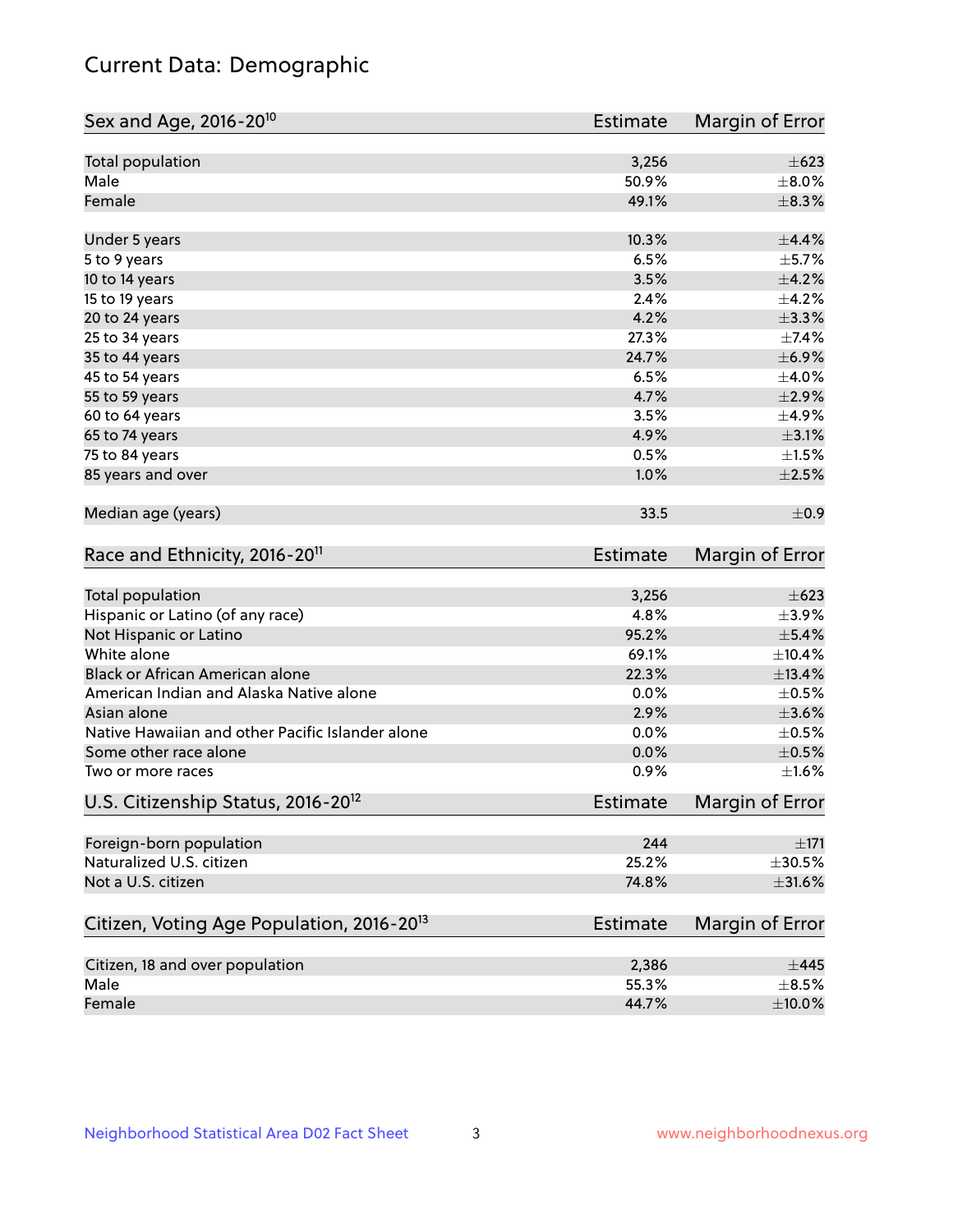# Current Data: Economic

| All households<br>$\pm 240$<br>1,535<br>Less than \$10,000<br>3.8%<br>$\pm 4.6\%$<br>2.1%<br>\$10,000 to \$14,999<br>$\pm 2.6\%$<br>\$15,000 to \$24,999<br>0.4%<br>$\pm1.8\%$<br>4.5%<br>$\pm$ 4.7%<br>\$25,000 to \$34,999<br>9.5%<br>\$35,000 to \$49,999<br>$\pm$ 6.4%<br>\$50,000 to \$74,999<br>12.0%<br>$\pm$ 7.8%<br>\$75,000 to \$99,999<br>22.0%<br>±11.8%<br>15.6%<br>\$100,000 to \$149,999<br>$\pm 10.5\%$<br>11.0%<br>$\pm$ 7.7%<br>\$150,000 to \$199,999<br>\$200,000 or more<br>19.0%<br>±10.3%<br>Median household income (dollars)<br>\$95,069<br>± 6,254<br>Mean household income (dollars)<br>\$133,317<br>±32,198<br>Households with earnings<br>94.9%<br>±6.8% |
|---------------------------------------------------------------------------------------------------------------------------------------------------------------------------------------------------------------------------------------------------------------------------------------------------------------------------------------------------------------------------------------------------------------------------------------------------------------------------------------------------------------------------------------------------------------------------------------------------------------------------------------------------------------------------------------|
|                                                                                                                                                                                                                                                                                                                                                                                                                                                                                                                                                                                                                                                                                       |
|                                                                                                                                                                                                                                                                                                                                                                                                                                                                                                                                                                                                                                                                                       |
|                                                                                                                                                                                                                                                                                                                                                                                                                                                                                                                                                                                                                                                                                       |
|                                                                                                                                                                                                                                                                                                                                                                                                                                                                                                                                                                                                                                                                                       |
|                                                                                                                                                                                                                                                                                                                                                                                                                                                                                                                                                                                                                                                                                       |
|                                                                                                                                                                                                                                                                                                                                                                                                                                                                                                                                                                                                                                                                                       |
|                                                                                                                                                                                                                                                                                                                                                                                                                                                                                                                                                                                                                                                                                       |
|                                                                                                                                                                                                                                                                                                                                                                                                                                                                                                                                                                                                                                                                                       |
|                                                                                                                                                                                                                                                                                                                                                                                                                                                                                                                                                                                                                                                                                       |
|                                                                                                                                                                                                                                                                                                                                                                                                                                                                                                                                                                                                                                                                                       |
|                                                                                                                                                                                                                                                                                                                                                                                                                                                                                                                                                                                                                                                                                       |
|                                                                                                                                                                                                                                                                                                                                                                                                                                                                                                                                                                                                                                                                                       |
|                                                                                                                                                                                                                                                                                                                                                                                                                                                                                                                                                                                                                                                                                       |
|                                                                                                                                                                                                                                                                                                                                                                                                                                                                                                                                                                                                                                                                                       |
|                                                                                                                                                                                                                                                                                                                                                                                                                                                                                                                                                                                                                                                                                       |
| \$134,483<br>Mean earnings (dollars)<br>±31,617                                                                                                                                                                                                                                                                                                                                                                                                                                                                                                                                                                                                                                       |
| Households with Social Security<br>10.3%<br>$\pm$ 7.6%                                                                                                                                                                                                                                                                                                                                                                                                                                                                                                                                                                                                                                |
| Mean Social Security income (dollars)<br>\$14,132<br>±14,915                                                                                                                                                                                                                                                                                                                                                                                                                                                                                                                                                                                                                          |
| 5.4%<br>$\pm$ 6.1%<br>Households with retirement income                                                                                                                                                                                                                                                                                                                                                                                                                                                                                                                                                                                                                               |
| Mean retirement income (dollars)<br>\$27,674<br>$±$ 26,064                                                                                                                                                                                                                                                                                                                                                                                                                                                                                                                                                                                                                            |
| Households with Supplemental Security Income<br>0.1%<br>$\pm 1.1\%$                                                                                                                                                                                                                                                                                                                                                                                                                                                                                                                                                                                                                   |
| Mean Supplemental Security Income (dollars)<br>\$0<br>$\pm$ 0                                                                                                                                                                                                                                                                                                                                                                                                                                                                                                                                                                                                                         |
| 0.0%<br>Households with cash public assistance income<br>$\pm 1.1\%$                                                                                                                                                                                                                                                                                                                                                                                                                                                                                                                                                                                                                  |
| Mean cash public assistance income (dollars)<br>\$0<br>$\pm$ 0                                                                                                                                                                                                                                                                                                                                                                                                                                                                                                                                                                                                                        |
| Households with Food Stamp/SNAP benefits in the past 12<br>$\pm1.5\%$<br>0.4%<br>months                                                                                                                                                                                                                                                                                                                                                                                                                                                                                                                                                                                               |
| Family households<br>700<br>±218                                                                                                                                                                                                                                                                                                                                                                                                                                                                                                                                                                                                                                                      |
| Less than \$10,000<br>3.2%<br>$\pm$ 8.0%                                                                                                                                                                                                                                                                                                                                                                                                                                                                                                                                                                                                                                              |
| 1.3%<br>$\pm 3.6\%$<br>\$10,000 to \$14,999                                                                                                                                                                                                                                                                                                                                                                                                                                                                                                                                                                                                                                           |
| \$15,000 to \$24,999<br>0.3%<br>$\pm$ 3.5%                                                                                                                                                                                                                                                                                                                                                                                                                                                                                                                                                                                                                                            |
| ±5.3%<br>\$25,000 to \$34,999<br>1.3%                                                                                                                                                                                                                                                                                                                                                                                                                                                                                                                                                                                                                                                 |
| 5.8%<br>$\pm$ 6.9%<br>\$35,000 to \$49,999                                                                                                                                                                                                                                                                                                                                                                                                                                                                                                                                                                                                                                            |
| \$50,000 to \$74,999<br>1.2%<br>$\pm$ 4.1%                                                                                                                                                                                                                                                                                                                                                                                                                                                                                                                                                                                                                                            |
| \$75,000 to \$99,999<br>15.7%<br>$\pm$ 16.5%                                                                                                                                                                                                                                                                                                                                                                                                                                                                                                                                                                                                                                          |
| \$100,000 to \$149,999<br>21.3%<br>±15.3%                                                                                                                                                                                                                                                                                                                                                                                                                                                                                                                                                                                                                                             |
| \$150,000 to \$199,999<br>11.3%<br>±12.0%                                                                                                                                                                                                                                                                                                                                                                                                                                                                                                                                                                                                                                             |
| \$200,000 or more<br>38.4%<br>$\pm 20.4\%$                                                                                                                                                                                                                                                                                                                                                                                                                                                                                                                                                                                                                                            |
| Median family income (dollars)<br>\$149,115<br>±29,119                                                                                                                                                                                                                                                                                                                                                                                                                                                                                                                                                                                                                                |
| Mean family income (dollars)<br>\$193,589<br>±59,994                                                                                                                                                                                                                                                                                                                                                                                                                                                                                                                                                                                                                                  |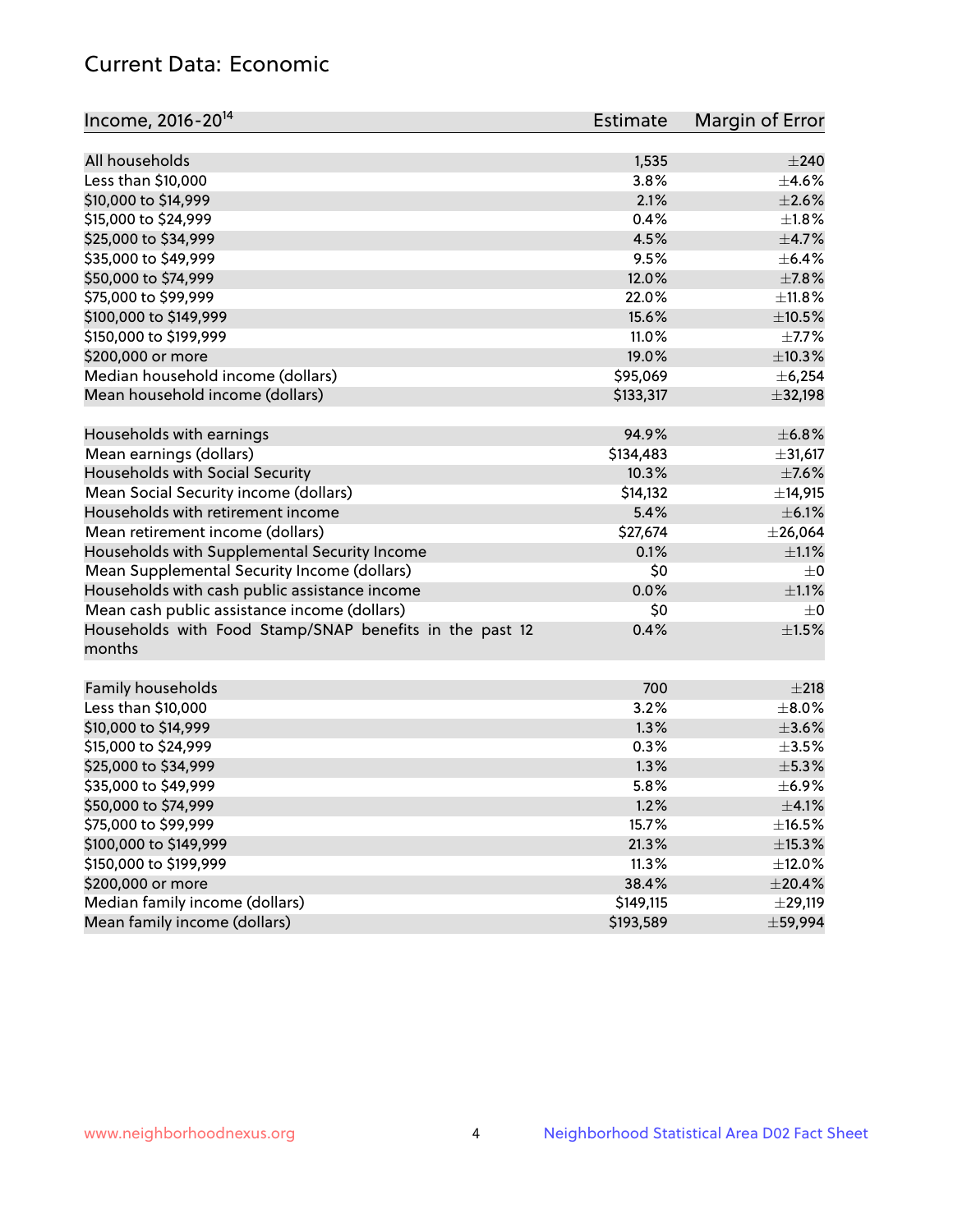# Current Data: Economic, continued...

| Income, 2016-20, continued <sup>15</sup>                              | <b>Estimate</b> | Margin of Error        |
|-----------------------------------------------------------------------|-----------------|------------------------|
|                                                                       |                 |                        |
| Nonfamily households<br>Median nonfamily income (dollars)             | 835<br>\$76,219 | $\pm 207$<br>±7,211    |
| Mean nonfamily income (dollars)                                       | \$82,274        | ±15,502                |
|                                                                       |                 |                        |
| Median earnings for workers (dollars)                                 | \$69,265        | ±5,974                 |
| Median earnings for male full-time, year-round workers<br>(dollars)   | \$92,069        | $\pm$ 4,923            |
| Median earnings for female full-time, year-round workers<br>(dollars) | \$61,740        | $\pm$ 5,611            |
| Per capita income (dollars)                                           | \$64,449        | ±14,553                |
| Families Below Poverty Level, 2016-20 <sup>16</sup>                   | <b>Estimate</b> | <b>Margin of Error</b> |
|                                                                       |                 |                        |
| <b>All Families</b>                                                   | 700             | ±218                   |
| Percent below poverty                                                 | 5.7%            | ±9.3%                  |
| Families with related children under 18 years                         | 413             | $\pm$ 166              |
| Percent below poverty                                                 | 3.0%            | ±9.9%                  |
| Families with related children under 5 years only                     | 179             | $\pm$ 93               |
| Percent below poverty                                                 | 5.2%            | ±22.7%                 |
| Married couple families                                               | 581             | $\pm$ 196              |
| Percent below poverty                                                 | 2.9%            | $\pm$ 6.5%             |
| Married couple families with related children under 18 years          | 348             | $\pm$ 127              |
| Percent below poverty                                                 | 1.9%            | $\pm$ 9.2%             |
| Married couple families with related children under 5 years           | 175             | $\pm$ 86               |
| Percent below poverty                                                 | 3.7%            | ±18.2%                 |
| Families with female householder, no spouse present                   | 76              | ±90                    |
| Percent below poverty                                                 | 12.2%           | ±28.2%                 |
| Families with female householder, no spouse present with              | 43              | $\pm$ 83               |
| related children under 18 years                                       |                 |                        |
| Percent below poverty                                                 | 13.2%           | ±37.9%                 |
| Families with female householder, no spouse present with              | 4               | $\pm 25$               |
| related children under 5 years                                        |                 |                        |
| Percent below poverty                                                 | 71.3%           | ±134.3%                |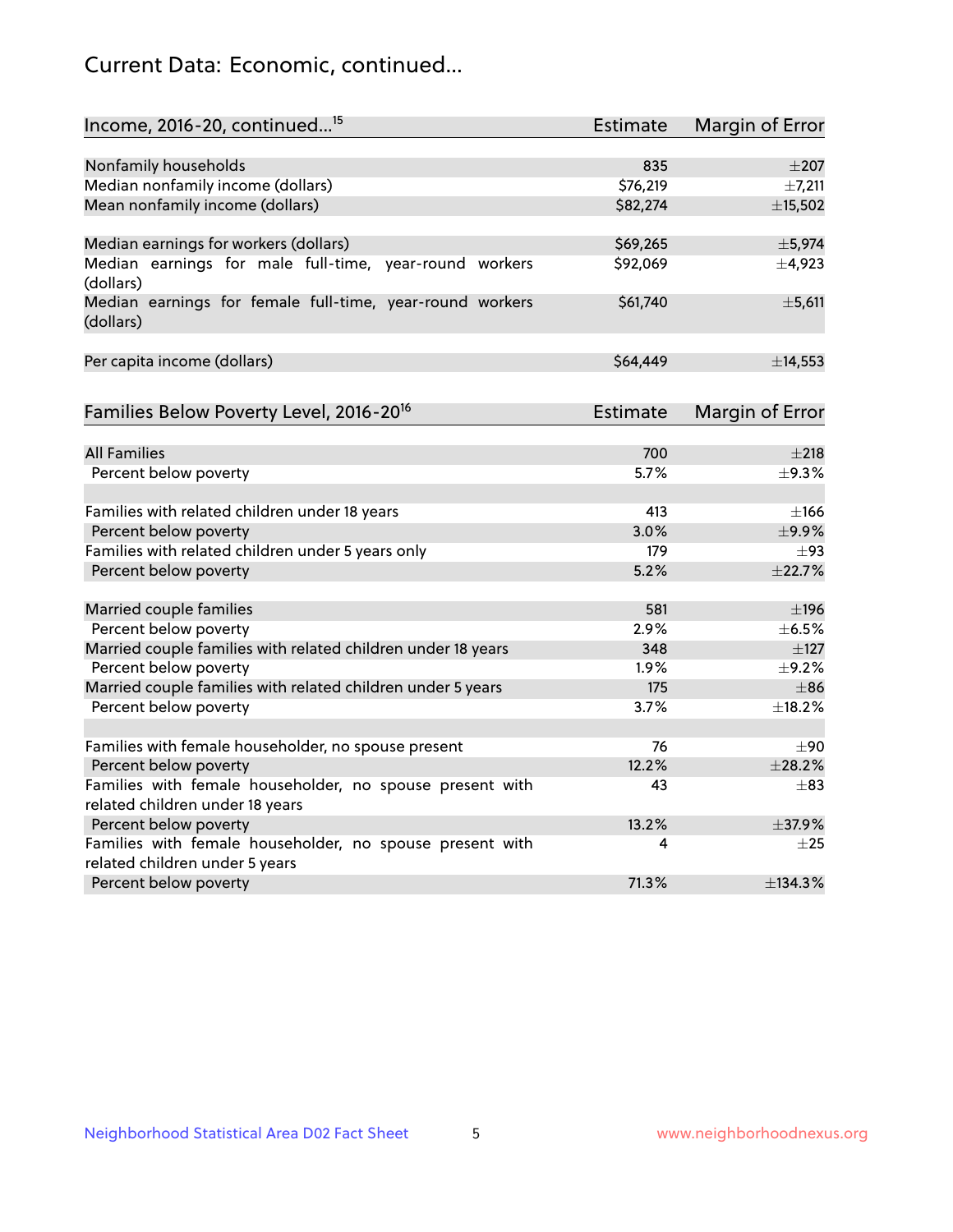# Current Data: Economic, continued...

| People Below Poverty Level, 2016-20 <sup>17</sup> | <b>Estimate</b> | Margin of Error |
|---------------------------------------------------|-----------------|-----------------|
|                                                   |                 |                 |
| Total population                                  | 3,256           | $\pm 623$       |
| Percent below poverty                             | $7.0\%$         | $\pm$ 5.6%      |
| Population under 18 years                         | 689             | $\pm 295$       |
| Percent below poverty                             | 3.1%            | ±10.2%          |
| Population 18 years and over                      | 2,567           | $\pm$ 498       |
| Percent below poverty                             | 8.1%            | $\pm$ 6.6%      |
| Population 18 to 64 years                         | 2,357           | $\pm$ 478       |
| Percent below poverty                             | 6.4%            | $\pm$ 6.7%      |
| Population 65 years and over                      | 210             | $\pm$ 139       |
| Percent below poverty                             | 26.7%           | ±26.9%          |

| Poverty by Race/Ethnicity, 2016-20 <sup>18</sup> | <b>Estimate</b> | Margin of Error |
|--------------------------------------------------|-----------------|-----------------|
|                                                  |                 |                 |
| Non-Hispanic White population                    | 2,251           | $\pm$ 547       |
| Percent below poverty                            | 5.2%            | $\pm$ 3.8%      |
| <b>Black population</b>                          | 729             | $\pm 458$       |
| Percent below poverty                            | 10.2%           | $\pm$ 18.1%     |
| Asian population                                 | 96              | ±118            |
| Percent below poverty                            | 21.6%           | ±48.2%          |
| Hispanic or Latino population                    | 156             | ±130            |
| Percent below poverty                            | 14.1%           | ±34.5%          |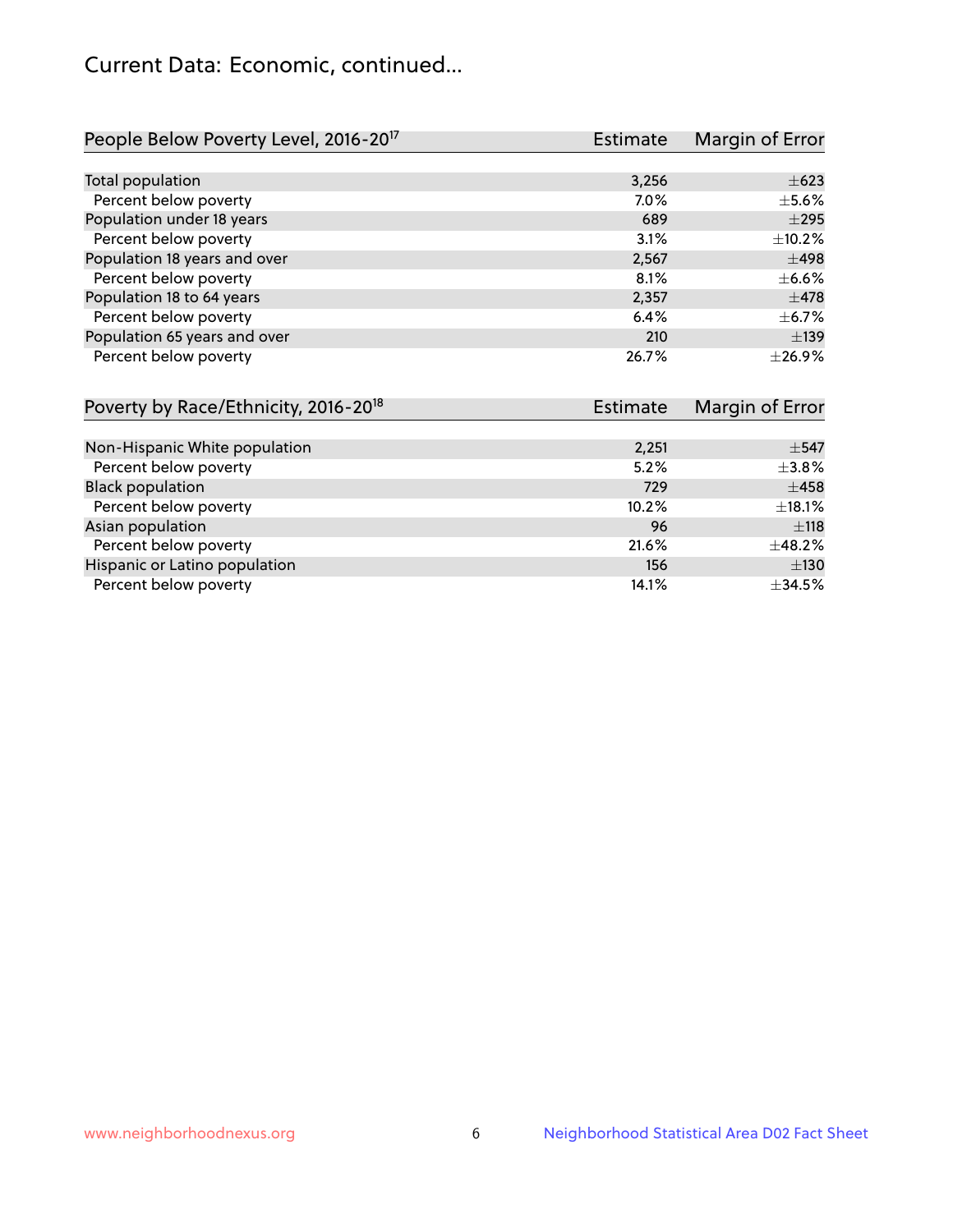# Current Data: Employment

| Employment Status, 2016-20 <sup>19</sup>                      | <b>Estimate</b> | Margin of Error |
|---------------------------------------------------------------|-----------------|-----------------|
|                                                               |                 |                 |
| Population 16 years and over                                  | 2,593           | $\pm 489$       |
| In labor force                                                | 86.3%           | $\pm$ 7.7%      |
| Civilian labor force                                          | 86.1%           | $\pm$ 7.7%      |
| Employed                                                      | 85.7%           | ±7.8%           |
| Unemployed                                                    | 0.4%            | $\pm$ 3.4%      |
| <b>Armed Forces</b>                                           | 0.3%            | $\pm$ 3.1%      |
| Not in labor force                                            | 13.7%           | ±6.8%           |
| Civilian labor force                                          | 2,231           | ±466            |
| <b>Unemployment Rate</b>                                      | 0.4%            | $\pm$ 3.9%      |
| Females 16 years and over                                     | 1,178           | $\pm$ 327       |
| In labor force                                                | 85.2%           | $\pm$ 13.6%     |
| Civilian labor force                                          | 85.2%           | ±13.6%          |
| Employed                                                      | 84.9%           | ±13.7%          |
|                                                               |                 |                 |
| Own children of the householder under 6 years                 | 360             | ±136            |
| All parents in family in labor force                          | 73.7%           | ±20.3%          |
| Own children of the householder 6 to 17 years                 | 330             | $\pm 257$       |
| All parents in family in labor force                          | 80.8%           | ±44.2%          |
|                                                               |                 |                 |
| Industry, 2016-20 <sup>20</sup>                               | <b>Estimate</b> | Margin of Error |
| Civilian employed population 16 years and over                | 2,222           | $\pm 466$       |
| Agriculture, forestry, fishing and hunting, and mining        | 0.0%            | $\pm 1.1\%$     |
| Construction                                                  | 1.5%            | $\pm 1.7\%$     |
| Manufacturing                                                 | 5.6%            | $\pm$ 3.9%      |
| Wholesale trade                                               | 2.2%            | $\pm$ 3.2%      |
| Retail trade                                                  | 10.8%           | $\pm$ 7.0%      |
| Transportation and warehousing, and utilities                 | 3.8%            | ±3.8%           |
| Information                                                   | 5.1%            | $\pm$ 3.7%      |
| Finance and insurance, and real estate and rental and leasing | 18.3%           | $\pm$ 10.6%     |
| Professional, scientific, and management, and administrative  | 31.5%           | $\pm$ 9.1%      |
| and waste management services                                 |                 |                 |
| Educational services, and health care and social assistance   | 12.7%           | ±6.8%           |
| Arts, entertainment, and recreation, and accommodation and    | 3.8%            | $\pm$ 3.4%      |
| food services                                                 |                 |                 |
| Other services, except public administration                  | 2.6%            | $\pm$ 3.9%      |
| Public administration                                         | 2.1%            | $\pm$ 4.0%      |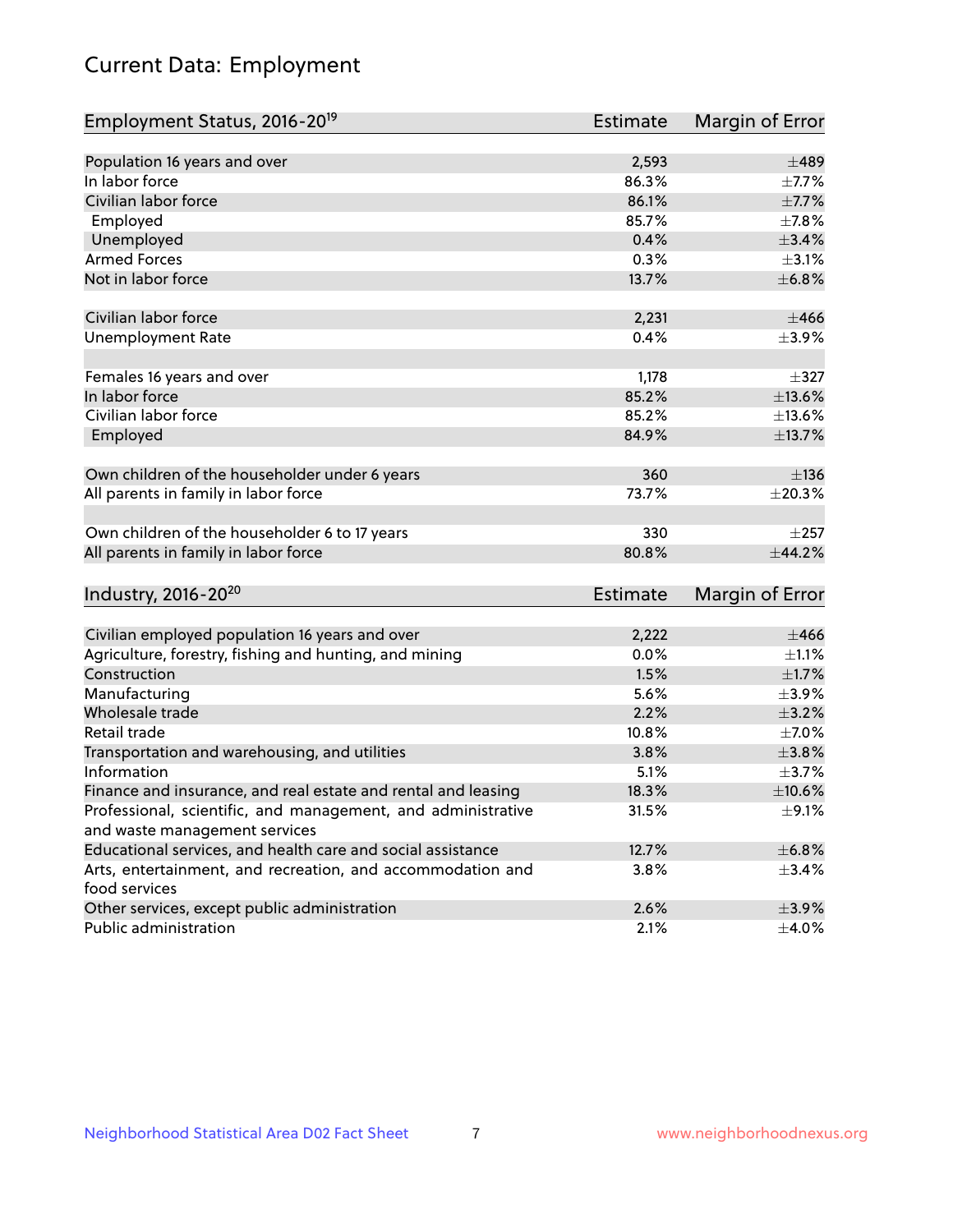# Current Data: Employment, continued...

| Occupation, 2016-20 <sup>21</sup>                                                                       | <b>Estimate</b> | Margin of Error |
|---------------------------------------------------------------------------------------------------------|-----------------|-----------------|
| Civilian employed population 16 years and over                                                          | 2,222           | $\pm 466$       |
| Management, business, science, and arts occupations                                                     | 65.8%           | $\pm$ 7.6%      |
| Service occupations                                                                                     | 3.7%            | $\pm$ 4.1%      |
| Sales and office occupations                                                                            | 25.0%           | $\pm$ 9.6%      |
| Natural resources, construction, and maintenance occupations                                            | 0.6%            | $\pm 1.3\%$     |
| Production, transportation, and material moving occupations                                             | 4.9%            | $\pm$ 3.8%      |
| Class of Worker, 2016-20 <sup>22</sup>                                                                  | <b>Estimate</b> | Margin of Error |
| Civilian employed population 16 years and over                                                          | 2,222           | $\pm 466$       |
| Private wage and salary workers                                                                         | 86.6%           | ±4.4%           |
| Government workers                                                                                      | 8.3%            | $\pm$ 7.2%      |
| Self-employed in own not incorporated business workers                                                  | 5.1%            | $\pm$ 3.8%      |
| Unpaid family workers                                                                                   | 0.0%            | $\pm 1.1\%$     |
|                                                                                                         |                 |                 |
| Job Flows, 2019 <sup>23</sup>                                                                           |                 | 2019            |
| Total Jobs in Neighborhood Statistical Area                                                             |                 | 3,975           |
| Held by residents of Neighborhood Statistical Area                                                      |                 | 0.5%            |
| Held by non-residents of Neighborhood Statistical Area                                                  |                 | 99.5%           |
| Jobs by Industry Sector, 2019 <sup>24</sup>                                                             |                 | 2019            |
| Total Jobs in Neighborhood Statistical Area                                                             |                 | 3,975           |
| <b>Goods Producing sectors</b>                                                                          |                 | 28.5%           |
| Trade, Transportation, and Utilities sectors                                                            |                 | 19.2%           |
| All Other Services sectors                                                                              |                 | 52.3%           |
| Total Jobs in Neighborhood Statistical<br>held<br>by<br>Area<br>Neighborhood Statistical Area residents |                 | 21              |
| <b>Goods Producing sectors</b>                                                                          |                 | 23.8%           |
| Trade, Transportation, and Utilities sectors                                                            |                 | 14.3%           |
| All Other Services sectors                                                                              |                 | 61.9%           |
| Jobs by Earnings, 2019 <sup>25</sup>                                                                    |                 | 2019            |
| Total Jobs in Neighborhood Statistical Area                                                             |                 | 3,975           |
| Jobs with earnings \$1250/month or less                                                                 |                 | 16.6%           |
| Jobs with earnings \$1251/month to \$3333/month                                                         |                 | 27.4%           |
| Jobs with earnings greater than \$3333/month                                                            |                 | 56.0%           |
| Neighborhood Statistical<br>Jobs<br>in<br>held<br>by<br>Total<br>Area                                   |                 | 21              |
| Neighborhood Statistical Area residents                                                                 |                 |                 |
| Jobs with earnings \$1250/month or less                                                                 |                 | 19.0%           |
| Jobs with earnings \$1251/month to \$3333/month                                                         |                 | 9.5%            |
| Jobs with earnings greater than \$3333/month                                                            |                 | 71.4%           |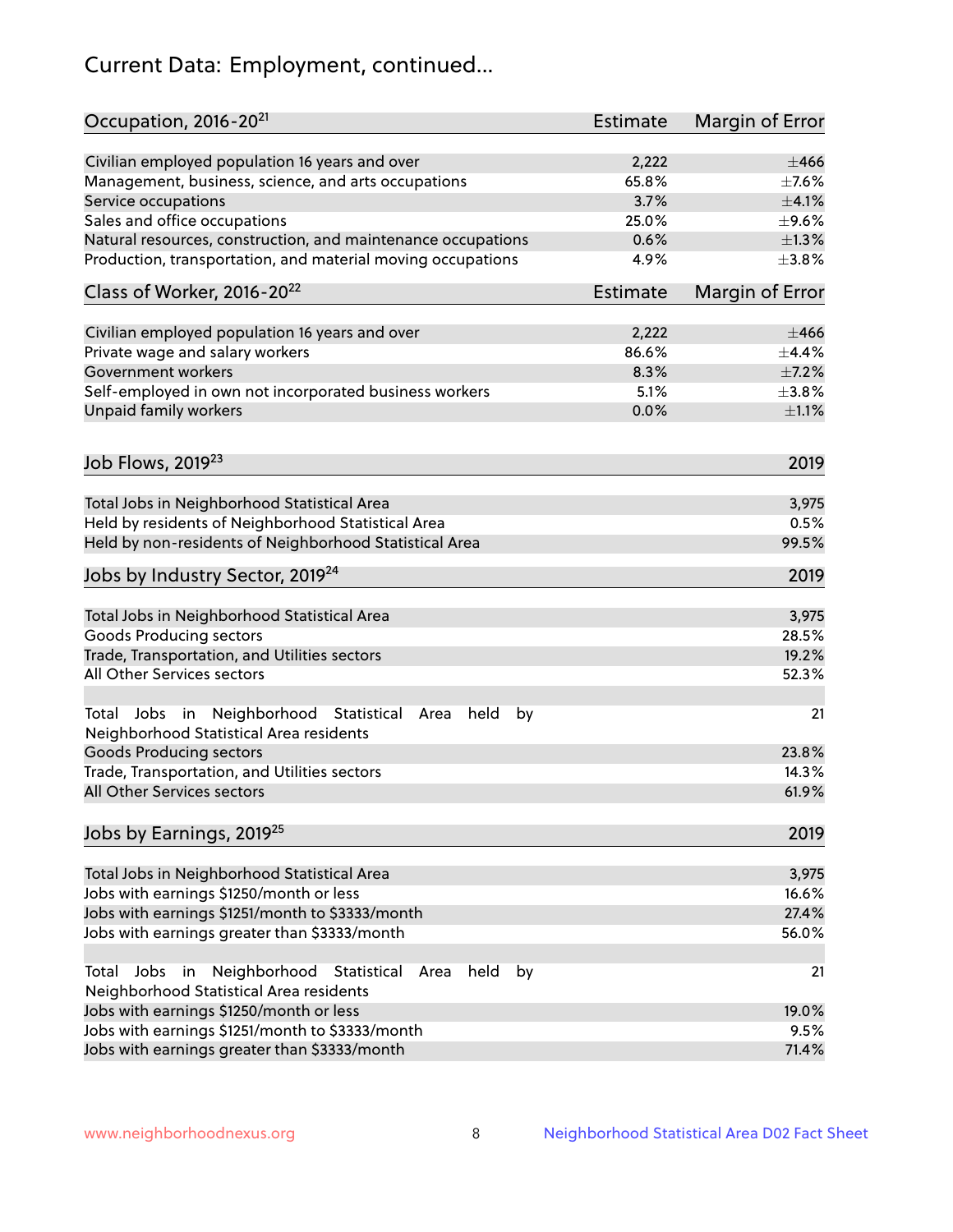# Current Data: Employment, continued...

| Jobs by Age of Worker, 2019 <sup>26</sup>                                                      | 2019  |
|------------------------------------------------------------------------------------------------|-------|
|                                                                                                |       |
| Total Jobs in Neighborhood Statistical Area                                                    | 3,975 |
| Jobs with workers age 29 or younger                                                            | 19.6% |
| Jobs with workers age 30 to 54                                                                 | 58.2% |
| Jobs with workers age 55 or older                                                              | 22.3% |
|                                                                                                |       |
| Total Jobs in Neighborhood Statistical Area held by<br>Neighborhood Statistical Area residents | 21    |
| Jobs with workers age 29 or younger                                                            | 19.0% |
| Jobs with workers age 30 to 54                                                                 | 66.7% |
| Jobs with workers age 55 or older                                                              | 14.3% |

### Current Data: Education

| School Enrollment, 2016-20 <sup>27</sup>       | <b>Estimate</b> | Margin of Error |
|------------------------------------------------|-----------------|-----------------|
|                                                |                 |                 |
| Population 3 years and over enrolled in school | 682             | $\pm$ 347       |
| Nursery school, preschool                      | 12.8%           | ±9.8%           |
| Kindergarten                                   | 3.9%            | $\pm$ 4.5%      |
| Elementary school (grades 1-8)                 | 42.8%           | $\pm 25.5\%$    |
| High school (grades 9-12)                      | 5.7%            | $\pm$ 5.9%      |
| College or graduate school                     | 34.7%           | $\pm$ 31.0%     |

| Educational Attainment, 2016-20 <sup>28</sup> | <b>Estimate</b> | Margin of Error |
|-----------------------------------------------|-----------------|-----------------|
|                                               |                 |                 |
| Population 25 years and over                  | 2,382           | $\pm$ 478       |
| Less than 9th grade                           | $1.9\%$         | $\pm$ 4.2%      |
| 9th to 12th grade, no diploma                 | 0.3%            | $\pm 2.1\%$     |
| High school graduate (includes equivalency)   | 10.6%           | $\pm$ 7.3%      |
| Some college, no degree                       | 7.5%            | $\pm$ 6.1%      |
| Associate's degree                            | 6.8%            | $\pm$ 5.3%      |
| Bachelor's degree                             | 40.9%           | $\pm$ 8.1%      |
| Graduate or professional degree               | 32.0%           | $\pm$ 11.1%     |
|                                               |                 |                 |
| Percent high school graduate or higher        | 97.8%           | $\pm$ 6.2%      |
| Percent bachelor's degree or higher           | 72.9%           | $\pm$ 9.1%      |
|                                               |                 |                 |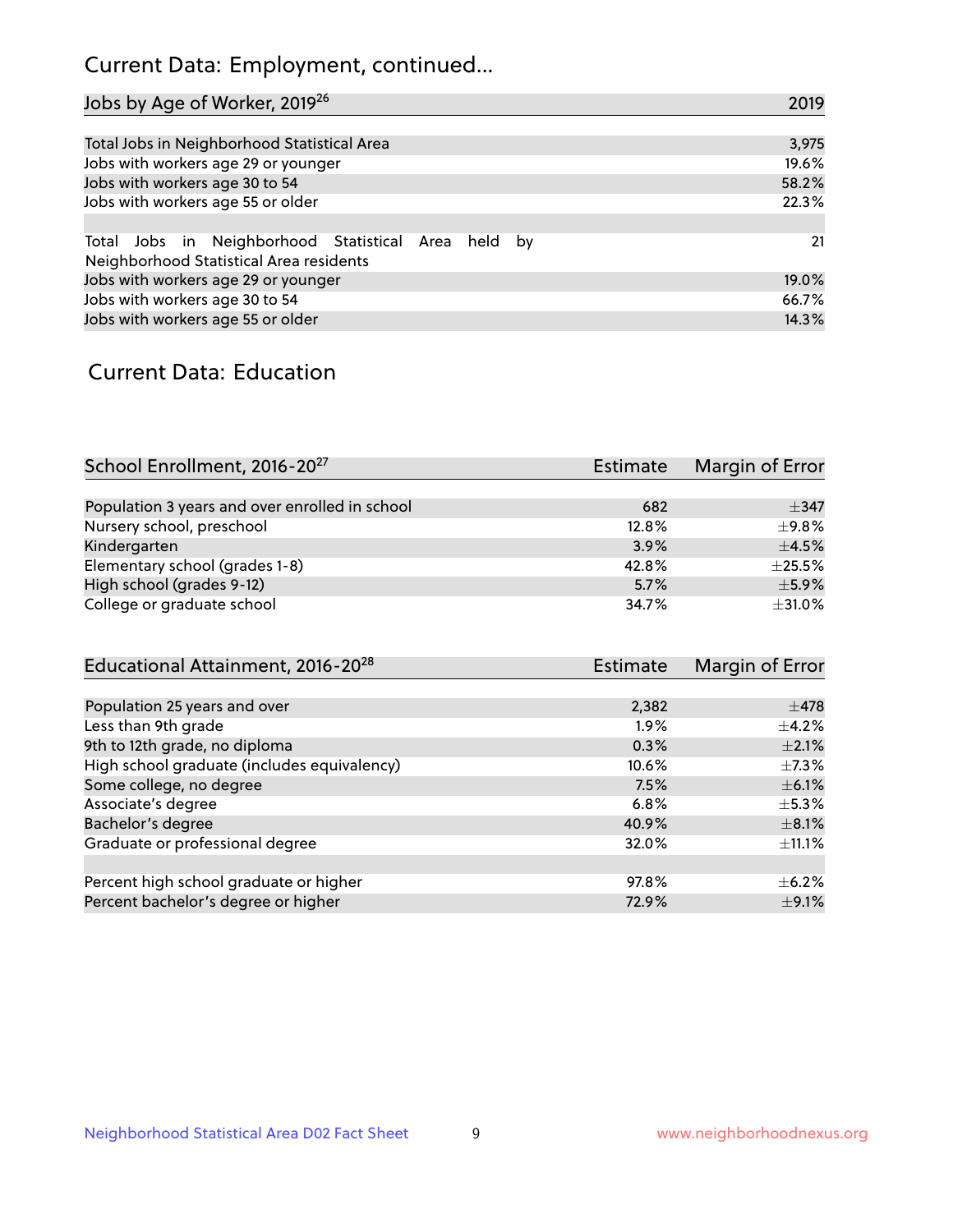# Current Data: Housing

| Households by Type, 2016-20 <sup>29</sup>            | <b>Estimate</b> | Margin of Error |
|------------------------------------------------------|-----------------|-----------------|
|                                                      |                 |                 |
| Total households                                     | 1,535           | $\pm 240$       |
| Family households (families)                         | 45.6%           | ±12.3%          |
| With own children under 18 years                     | 26.8%           | ±9.8%           |
| Married-couple family                                | 37.9%           | ±11.3%          |
| With own children of the householder under 18 years  | 22.7%           | $\pm$ 7.4%      |
| Male householder, no spouse present, family          | 2.8%            | $\pm$ 5.4%      |
| With own children of the householder under 18 years  | 1.3%            | ±4.3%           |
| Female householder, no spouse present, family        | 5.0%            | $\pm$ 5.8%      |
| With own children of the householder under 18 years  | 2.8%            | $\pm$ 5.3%      |
| Nonfamily households                                 | 54.4%           | $\pm 10.5\%$    |
| Householder living alone                             | 40.1%           | $\pm$ 9.5%      |
| 65 years and over                                    | 3.4%            | ±3.7%           |
|                                                      |                 |                 |
| Households with one or more people under 18 years    | 26.9%           | $\pm$ 9.5%      |
| Households with one or more people 65 years and over | $9.0\%$         | $\pm$ 6.1%      |
|                                                      |                 |                 |
| Average household size                               | 2.12            | $\pm$ 0.23      |
| Average family size                                  | 3.06            | ±1.35           |
| Housing Occupancy, 2016-20 <sup>30</sup>             | <b>Estimate</b> | Margin of Error |
| Total housing units                                  | 1,639           | $\pm 213$       |
| Occupied housing units                               | 93.7%           | $\pm$ 8.2%      |
|                                                      | 6.3%            | $\pm$ 7.5%      |
| Vacant housing units                                 |                 |                 |
| Homeowner vacancy rate                               | 0.2             | ±1.8            |
| Rental vacancy rate                                  | 4.9             | ±11.8           |
| Units in Structure, 2016-20 <sup>31</sup>            | Estimate        | Margin of Error |
|                                                      |                 |                 |
| Total housing units                                  | 1,639           | $\pm 213$       |
| 1-unit, detached                                     | 34.8%           | $\pm$ 8.6%      |
| 1-unit, attached                                     | 14.4%           | $\pm$ 8.0%      |
| 2 units                                              | 0.2%            | $\pm 1.2\%$     |
| 3 or 4 units                                         | 9.1%            | $\pm$ 6.5%      |
| 5 to 9 units                                         | 5.7%            | $\pm 4.1\%$     |
| 10 to 19 units                                       | 9.5%            | ±6.8%           |
| 20 or more units                                     | 25.8%           | ±11.7%          |
| Mobile home                                          | 0.5%            | $\pm 1.3\%$     |
| Boat, RV, van, etc.                                  | $0.0\%$         | $\pm 1.0\%$     |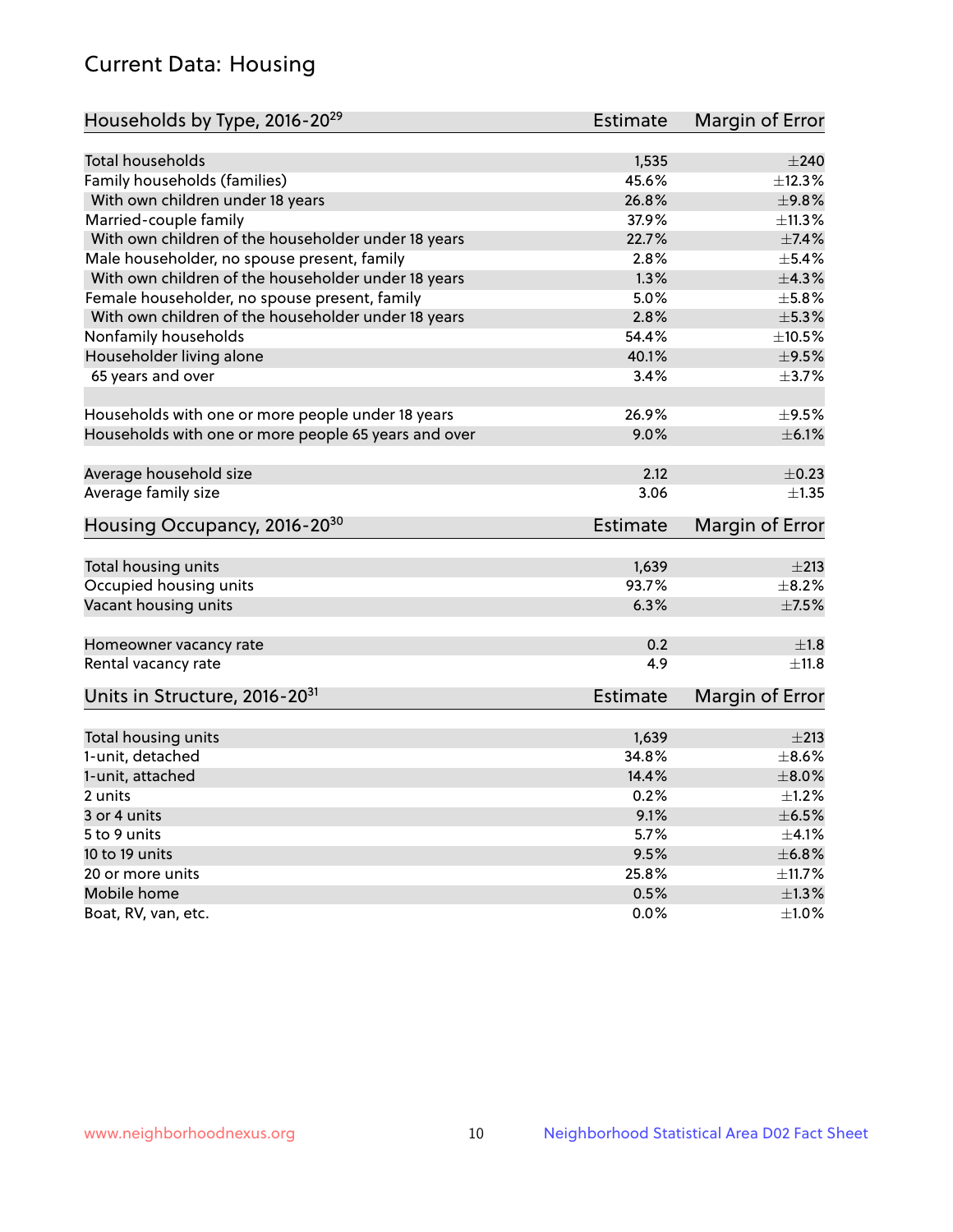# Current Data: Housing, continued...

| Year Structure Built, 2016-20 <sup>32</sup>    | <b>Estimate</b> | Margin of Error |
|------------------------------------------------|-----------------|-----------------|
| Total housing units                            | 1,639           | $\pm 213$       |
| Built 2014 or later                            | 15.1%           | $\pm$ 9.7%      |
| Built 2010 to 2013                             | 3.5%            | $\pm$ 5.1%      |
| Built 2000 to 2009                             | 21.0%           | $\pm$ 9.7%      |
| Built 1990 to 1999                             | 11.0%           | $\pm 8.0\%$     |
| Built 1980 to 1989                             | 7.0%            | $\pm$ 6.4%      |
| Built 1970 to 1979                             | 21.9%           | $\pm$ 7.6%      |
| Built 1960 to 1969                             | 3.7%            | $\pm$ 2.7%      |
| Built 1950 to 1959                             | 6.8%            | $\pm$ 5.4%      |
| Built 1940 to 1949                             | 4.9%            | $\pm 4.6\%$     |
| Built 1939 or earlier                          | 5.2%            | $\pm 4.5\%$     |
| Housing Tenure, 2016-2033                      | <b>Estimate</b> | Margin of Error |
| Occupied housing units                         | 1,535           | $\pm 240$       |
| Owner-occupied                                 | 61.2%           | ±8.3%           |
| Renter-occupied                                | 38.8%           | $\pm 11.5\%$    |
|                                                |                 |                 |
| Average household size of owner-occupied unit  | 2.26            | $\pm$ 0.39      |
| Average household size of renter-occupied unit | 1.89            | $\pm$ 0.47      |
| Residence 1 Year Ago, 2016-20 <sup>34</sup>    | <b>Estimate</b> | Margin of Error |
| Population 1 year and over                     | 3,169           | $\pm 623$       |
| Same house                                     | 79.8%           | ±12.8%          |
| Different house in the U.S.                    | 20.0%           | $\pm$ 9.2%      |
| Same county                                    | 8.9%            | $\pm$ 6.0%      |
| Different county                               | 11.1%           | $\pm$ 7.5%      |
| Same state                                     | 8.7%            | ±6.8%           |
| Different state                                | 2.4%            | $\pm 3.5\%$     |
| Abroad                                         | 0.2%            | $\pm$ 0.8%      |
| Value of Housing Unit, 2016-20 <sup>35</sup>   | <b>Estimate</b> | Margin of Error |
|                                                |                 |                 |
| Owner-occupied units                           | 939             | $\pm$ 195       |
| Less than \$50,000                             | 2.1%            | $\pm$ 7.8%      |
| \$50,000 to \$99,999                           | 2.2%            | ±4.8%           |
| \$100,000 to \$149,999                         | 18.2%           | $\pm$ 14.0%     |
| \$150,000 to \$199,999                         | 5.2%            | $\pm$ 5.1%      |
| \$200,000 to \$299,999                         | 22.3%           | ±10.3%          |
| \$300,000 to \$499,999                         | 23.0%           | ±14.8%          |
| \$500,000 to \$999,999                         | 24.7%           | ±13.8%          |
| \$1,000,000 or more                            | 2.3%            | $\pm 4.5\%$     |
| Mortgage Status, 2016-20 <sup>36</sup>         | <b>Estimate</b> | Margin of Error |
| Owner-occupied units                           | 939             | $\pm$ 195       |
| Housing units with a mortgage                  | 82.6%           | ±13.8%          |
| Housing units without a mortgage               | 17.4%           | $\pm$ 10.1%     |

Neighborhood Statistical Area D02 Fact Sheet 11 11 www.neighborhoodnexus.org

Housing units without a mortgage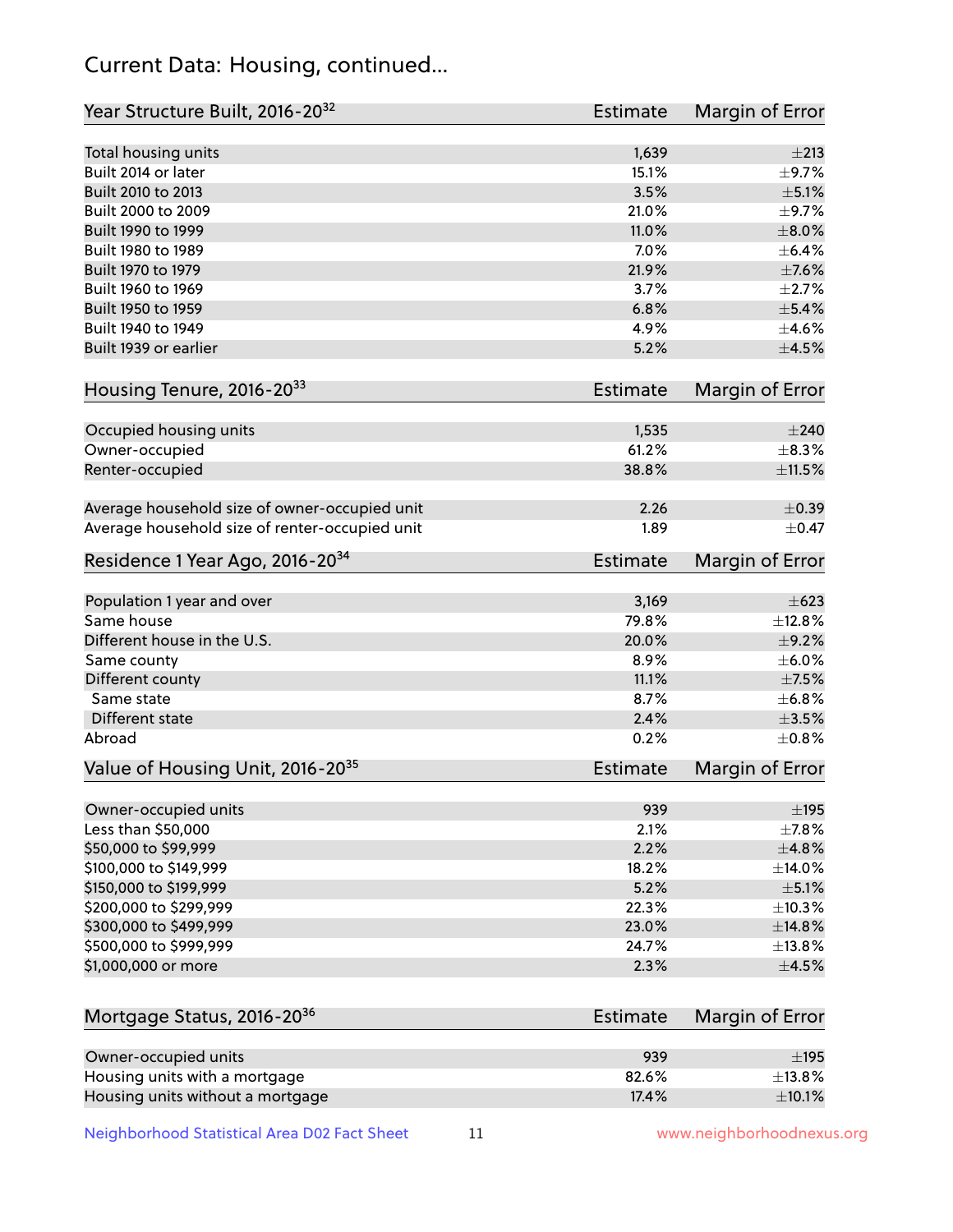# Current Data: Housing, continued...

| Selected Monthly Owner Costs, 2016-20 <sup>37</sup> | Estimate | Margin of Error |
|-----------------------------------------------------|----------|-----------------|
|                                                     |          |                 |
| Housing units with a mortgage                       | 775      | $\pm 207$       |
| Less than \$300                                     | 2.0%     | $\pm$ 7.4%      |
| \$300 to \$499                                      | 0.0%     | $\pm$ 3.1%      |
| \$500 to \$999                                      | 4.5%     | $\pm$ 8.0%      |
| \$1,000 to \$1,499                                  | 24.7%    | ±15.7%          |
| \$1,500 to \$1,999                                  | 15.7%    | ±10.8%          |
| \$2,000 to \$2,999                                  | 24.4%    | ±17.3%          |
| \$3,000 or more                                     | 28.9%    | ±14.8%          |
|                                                     |          |                 |
| Median (dollars)                                    | \$2,159  | $\pm 298$       |
|                                                     |          |                 |
| Housing units without a mortgage                    | 164      | ±101            |
| Less than \$150                                     | 0.0%     | $\pm$ 14.6%     |
| \$150 to \$249                                      | 0.0%     | ±14.6%          |
| \$250 to \$349                                      | 0.0%     | $\pm$ 14.6%     |
| \$350 to \$499                                      | 46.7%    | ±31.9%          |
| \$500 to \$699                                      | 24.3%    | $\pm 28.6\%$    |
| \$700 or more                                       | 29.0%    | ±42.9%          |
|                                                     |          |                 |
| Median (dollars)                                    | \$601    | $\pm 97$        |

| Selected Monthly Owner Costs as a Percentage of | <b>Estimate</b> | Margin of Error |
|-------------------------------------------------|-----------------|-----------------|
| Household Income, 2016-20 <sup>38</sup>         |                 |                 |
|                                                 |                 |                 |
| Housing units with a mortgage <sup>39</sup>     | 775             | $\pm 257$       |
| Less than 20.0 percent                          | 63.4%           | $\pm$ 16.5%     |
| 20.0 to 24.9 percent                            | 9.4%            | $\pm$ 8.7%      |
| 25.0 to 29.9 percent                            | 8.2%            | $\pm$ 6.9%      |
| 30.0 to 34.9 percent                            | 3.1%            | $\pm$ 9.9%      |
| 35.0 percent or more                            | 16.0%           | $\pm$ 10.7%     |
|                                                 |                 |                 |
| Housing units without a mortgage <sup>40</sup>  | 164             | $\pm$ 111       |
| Less than 10.0 percent                          | 32.9%           | ±19.9%          |
| 10.0 to 14.9 percent                            | 25.8%           | $\pm$ 35.9%     |
| 15.0 to 19.9 percent                            | 26.1%           | ±28.4%          |
| 20.0 to 24.9 percent                            | 1.5%            | $\pm$ 11.2%     |
| 25.0 to 29.9 percent                            | 0.0%            | $\pm$ 10.3%     |
| 30.0 to 34.9 percent                            | $0.0\%$         | $\pm$ 10.3%     |
| 35.0 percent or more                            | 13.7%           | $\pm 23.8\%$    |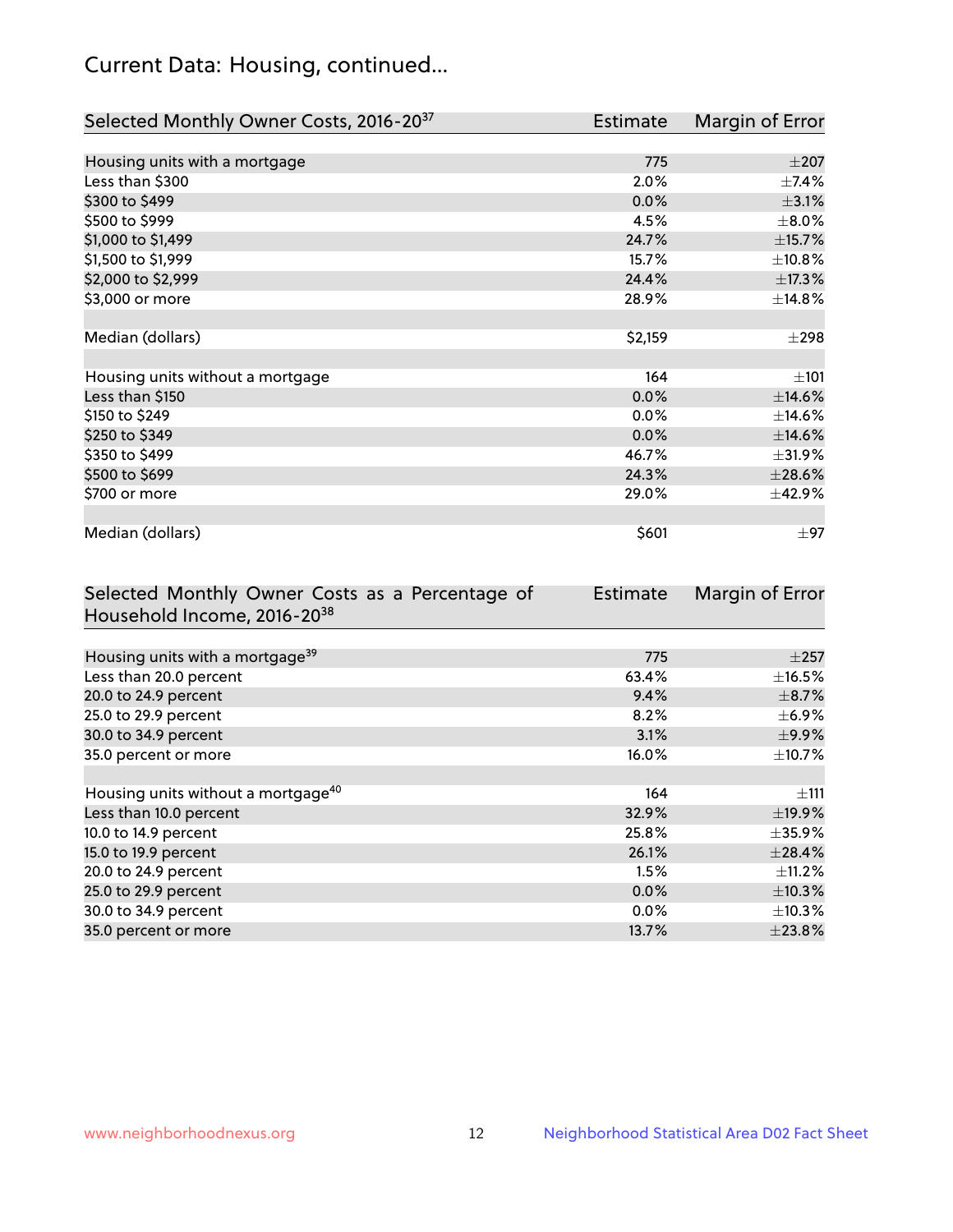# Current Data: Housing, continued...

| Gross Rent, 2016-20 <sup>41</sup>               | Estimate        | Margin of Error |
|-------------------------------------------------|-----------------|-----------------|
|                                                 |                 |                 |
| Occupied units paying rent                      | 588             | $\pm$ 199       |
| Less than \$200                                 | 0.0%            | $\pm$ 5.0%      |
| \$200 to \$499                                  | 1.7%            | $\pm 8.0\%$     |
| \$500 to \$749                                  | 3.8%            | $\pm$ 8.0%      |
| \$750 to \$999                                  | 7.4%            | $\pm$ 8.6%      |
| \$1,000 to \$1,499                              | 48.4%           | ±23.3%          |
| \$1,500 to \$1,999                              | 21.3%           | ±16.3%          |
| \$2,000 or more                                 | 17.4%           | $\pm 20.7\%$    |
| Median (dollars)                                | \$1,363         | ±112            |
|                                                 |                 |                 |
| No rent paid                                    | 8               | $\pm 23$        |
|                                                 |                 |                 |
| Gross Rent as a Percentage of Household Income, | <b>Estimate</b> | Margin of Error |
| $2016 - 20^{42}$                                |                 |                 |
|                                                 |                 |                 |
| Occupied units paying rent <sup>43</sup>        | 579             | $\pm 259$       |
| Less than 15.0 percent                          | 13.9%           | ±13.9%          |
| 15.0 to 19.9 percent                            | 26.2%           | ±20.9%          |
| 20.0 to 24.9 percent                            | 18.4%           | ±18.9%          |
| 25.0 to 29.9 percent                            | 15.1%           | $\pm$ 16.5%     |
| 30.0 to 34.9 percent                            | 9.8%            | ±12.4%          |
| 35.0 percent or more                            | 16.6%           | ±14.9%          |

# Current Data: Transportation

| Commuting to Work, 2016-20 <sup>44</sup>  | <b>Estimate</b> | Margin of Error |
|-------------------------------------------|-----------------|-----------------|
|                                           |                 |                 |
| Workers 16 years and over                 | 2,221           | ±431            |
| Car, truck, or van - drove alone          | 71.0%           | $\pm$ 4.4%      |
| Car, truck, or van - carpooled            | 4.0%            | $\pm 3.6\%$     |
| Public transportation (excluding taxicab) | 3.2%            | $\pm$ 4.5%      |
| Walked                                    | 0.6%            | $\pm1.6\%$      |
| Other means                               | 2.4%            | $\pm$ 5.8%      |
| Worked at home                            | 18.7%           | ±13.1%          |
|                                           |                 |                 |
| Mean travel time to work (minutes)        | 24.6            | $\pm$ 3.5       |

| Access to a Vehicle, 2016-20 <sup>45</sup> | Estimate | Margin of Error |
|--------------------------------------------|----------|-----------------|
|                                            |          |                 |
| Occupied housing units                     | 1,535    | $+240$          |
| No vehicles available                      | 3.1%     | $\pm$ 4.6%      |
| 1 vehicle available                        | 49.9%    | ±13.4%          |
| 2 vehicles available                       | 43.1%    | $+12.1%$        |
| 3 or more vehicles available               | 3.8%     | $+4.2%$         |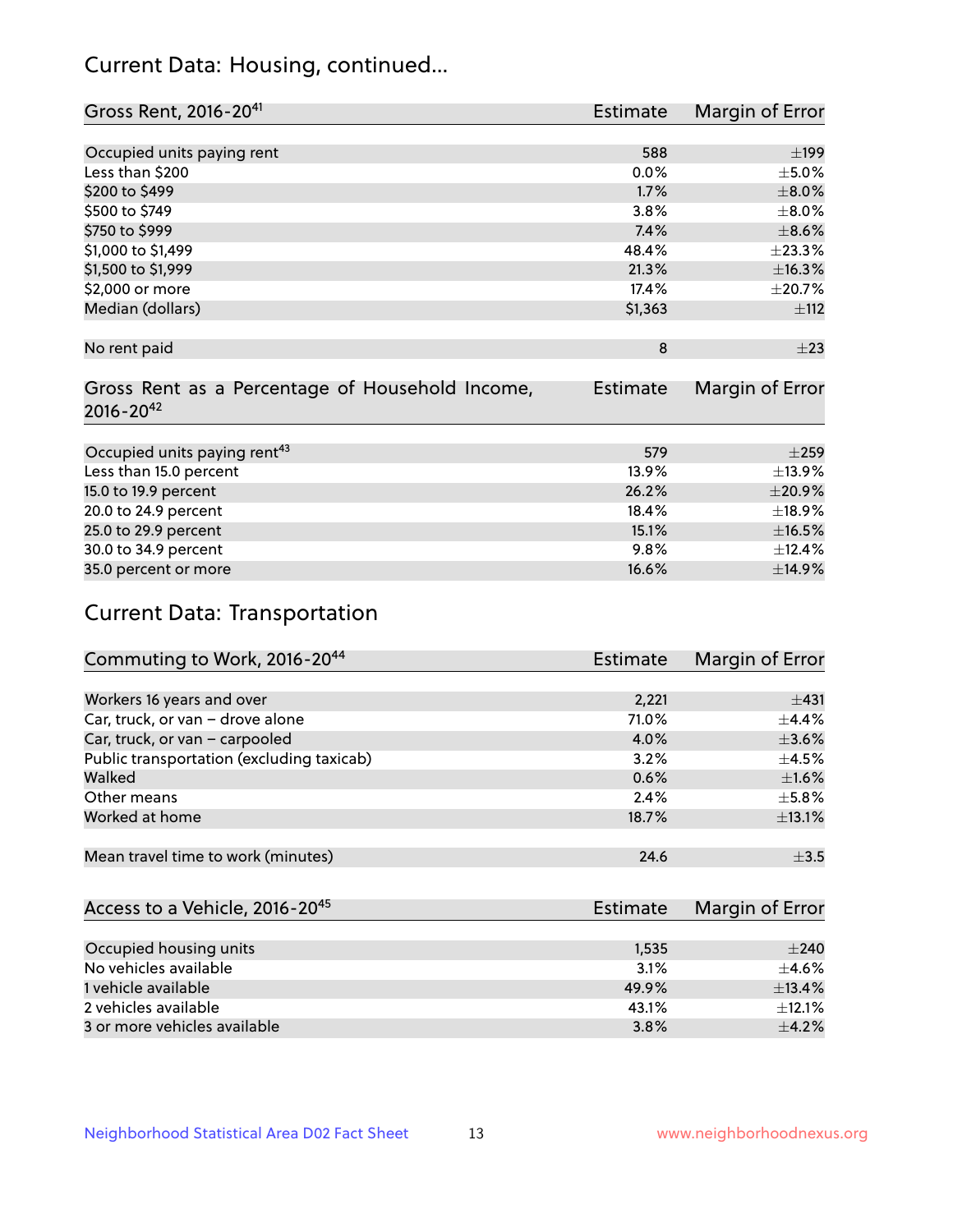# Current Data: Health

| Health Insurance coverage, 2016-2046                    | <b>Estimate</b> | Margin of Error |
|---------------------------------------------------------|-----------------|-----------------|
|                                                         |                 |                 |
| Civilian Noninstitutionalized Population                | 3,250           | $\pm 620$       |
| With health insurance coverage                          | 93.7%           | ±23.9%          |
| With private health insurance coverage                  | 88.1%           | ±22.7%          |
| With public health coverage                             | 7.6%            | $\pm$ 4.9%      |
| No health insurance coverage                            | 6.3%            | $\pm$ 6.3%      |
| Civilian Noninstitutionalized Population Under 19 years | 699             | $\pm 699$       |
| No health insurance coverage                            | 2.3%            | $\pm$ 8.9%      |
|                                                         |                 |                 |
| Civilian Noninstitutionalized Population 19 to 64 years | 2,341           | $\pm$ 447       |
| In labor force:                                         | 2,121           | $\pm 425$       |
| Employed:                                               | 2,114           | $\pm$ 424       |
| With health insurance coverage                          | 95.4%           | $\pm 4.6\%$     |
| With private health insurance coverage                  | 95.1%           | $\pm$ 4.7%      |
| With public coverage                                    | 0.3%            | $\pm$ 1.4%      |
| No health insurance coverage                            | 4.6%            | $\pm$ 5.0%      |
|                                                         |                 |                 |
| Unemployed:                                             | 7               | $+424$          |
| With health insurance coverage                          | 42.8%           | ±205.3%         |
| With private health insurance coverage                  | 39.9%           | ±209.8%         |
| With public coverage                                    | 2.9%            | ±220.2%         |
| No health insurance coverage                            | 57.2%           | $±$ 233.3%      |
|                                                         |                 |                 |
| Not in labor force:                                     | 220             | $\pm$ 143       |
| With health insurance coverage                          | 71.4%           | ±65.4%          |
| With private health insurance coverage                  | 69.4%           | ±10.7%          |
| With public coverage                                    | 11.3%           | ±30.4%          |
| No health insurance coverage                            | 28.6%           | ±41.4%          |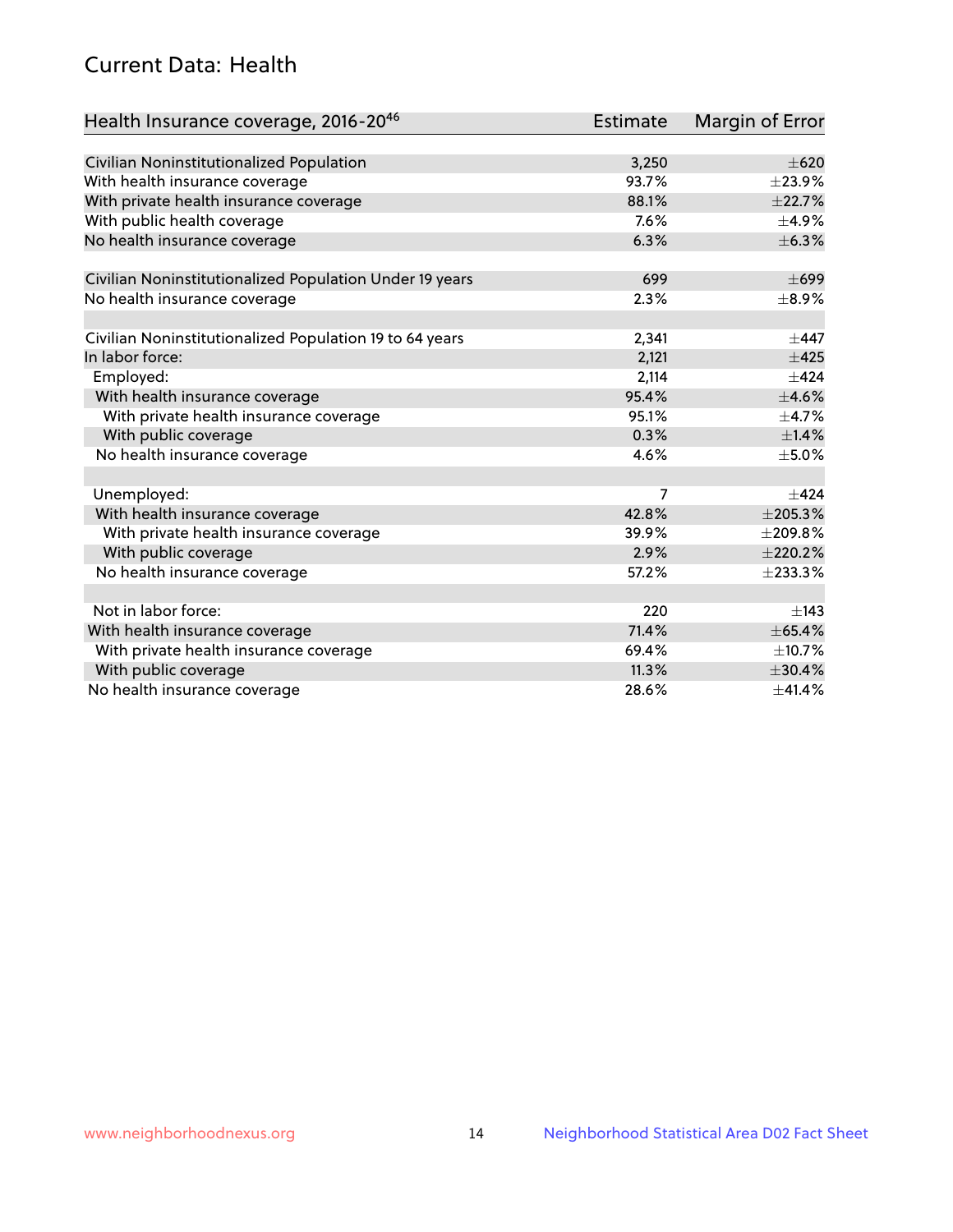#### Notes:

- 1. Source: U.S. Census Bureau, Decennial Census 2000, SF1 tables P8, P12; American Community Survey, tables B01001, B03002
- 2. This category includes Pacific Islanders, Native Americans and Alaska Natives, people who identify as some other race, and those who identify as bi/multi racial.
- 3. Source: U.S. Census Bureau, Decennial Census 2000, SF1 tables P15, P16, P18, P19; American Community Survey, tables B11001, B11005, B11003
- 4. Source: U.S. Census Bureau, Decennial Census 2000, SF3 table P37; American Community Survey, table B15002
- 5. Source: U.S. Census Bureau, Longitudinal Employer-Household Dynamics Residential Area Characteristics, Table JT01 (Primary Jobs); Workplace Area Characteristics, Table JT00 (All Jobs)
- 6. Source: U.S. Census Bureau, Decennial Census 2000, SF3 tables P52, P87; American Community Survey, tables B19001, B17001
- 7. Source: U.S. Census Bureau, Decennial Census 2000, SF1 tables H3, H4; American Community Survey, tables B25002, B25009
- 8. Source: U.S. Census Bureau, Decennial Census 2000, SF3 table H44; American Community Survey, tables B25044
- 9. Source: Atlanta Police Department, COBRA; U.S. Census Bureau, American Community Survey, table B01001
- 10. Source: U.S. Census Bureau, American Community Survey, table B01001
- 11. Source: U.S. Census Bureau, American Community Survey, table B03002
- 12. Source: U.S. Census Bureau, American Community Survey, table B05002
- 13. Source: U.S. Census Bureau, American Community Survey, table B05003
- 14. Source: U.S. Census Bureau, American Community Survey, tables B19001, B19025, B19051, B19061, B19055, B19065, B19059, B19069, B19056, B19066, B19057, B19067, B22001, B19101, B19127
- 15. Source: U.S. Census Bureau, American Community Survey, tables B19201, B19214, B20017, B19313
- 16. Source: U.S. Census Bureau, American Community Survey, table B17010
- 17. Source: U.S. Census Bureau, American Community Survey, tables B17001, B17006, B17021, B17007. Table totals may be lower than the total population, as they are based on the population for whom poverty status is determined.
- 18. Source: U.S. Census Bureau, American Community Survey, B17001H, B17001B, B17001D, B17001I. Table totals may be lower than the total population, as they are based on the population for whom poverty status is determined.
- 19. Source: U.S. Census Bureau, American Community Survey, tables B23001, B23008
- 20. Source: U.S. Census Bureau, American Community Survey, table C24030
- 21. Source: U.S. Census Bureau, American Community Survey, table C24010
- 22. Source: U.S. Census Bureau, American Community Survey, table B24080
- 23. Source: U.S. Census Bureau, Longitudinal Employer-Household Dynamics Origin-Destination Data, Tables JT00 Main and JT00 Aux
- 24. Source: U.S. Census Bureau, Longitudinal Employer-Household Dynamics Origin-Destination Data, Tables JT00 Main and JT00 Aux
- 25. Source: U.S. Census Bureau, Longitudinal Employer-Household Dynamics Origin-Destination Data, Tables JT00 Main and JT00 Aux
- 26. Source: U.S. Census Bureau, Longitudinal Employer-Household Dynamics Origin-Destination Data, Tables JT00 Main and JT00 Aux
- 27. Source: U.S. Census Bureau, American Community Survey, table B14001
- 28. Source: U.S. Census Bureau, American Community Survey, table B15002
- 29. Source: U.S. Census Bureau, American Community Survey, tables B11001, B11003, B11007, B11005, B09019
- 30. Source: U.S. Census Bureau, American Community Survey, tables B25002, B25003, B25004
- 31. Source: U.S. Census Bureau, American Community Survey, table B25024
- 32. Source: U.S. Census Bureau, American Community Survey, table B25034
- 33. Source: U.S. Census Bureau, American Community Survey, tables B25009, B25008, B25003
- 34. Source: U.S. Census Bureau, American Community Survey, table B07003
- 35. Source: U.S. Census Bureau, American Community Survey, table B25075. This value is self-reported and may differ from home values as determined by the County Tax Assessor.
- 36. Source: U.S. Census Bureau, American Community Survey, table B25081
- 37. Source: U.S. Census Bureau, American Community Survey, table B25087
- 38. Source: U.S. Census Bureau, American Community Survey, table B25091
- 39. Excludes units where Selected Monthly Owner Costs as a Percentage of Income cannot be computed.
- 40. Excludes units where Selected Monthly Owner Costs as a Percentage of Income cannot be computed.
- 41. Source: U.S. Census Bureau, American Community Survey, table B25063
- 42. Source: U.S. Census Bureau, American Community Survey, table B25070
- 43. Excludes units where Gross Rent as a Percentage of Income cannot be computed.
- 44. Source: U.S. Census Bureau, American Community Survey, tables B08101, B08013
- 45. Source: U.S. Census Bureau, American Community Survey, table B25044
- 46. Source: U.S. Census Bureau, American Community Survey, tables B18135, B27011

The dagger (†) symbol denotes values that cannot be computed.